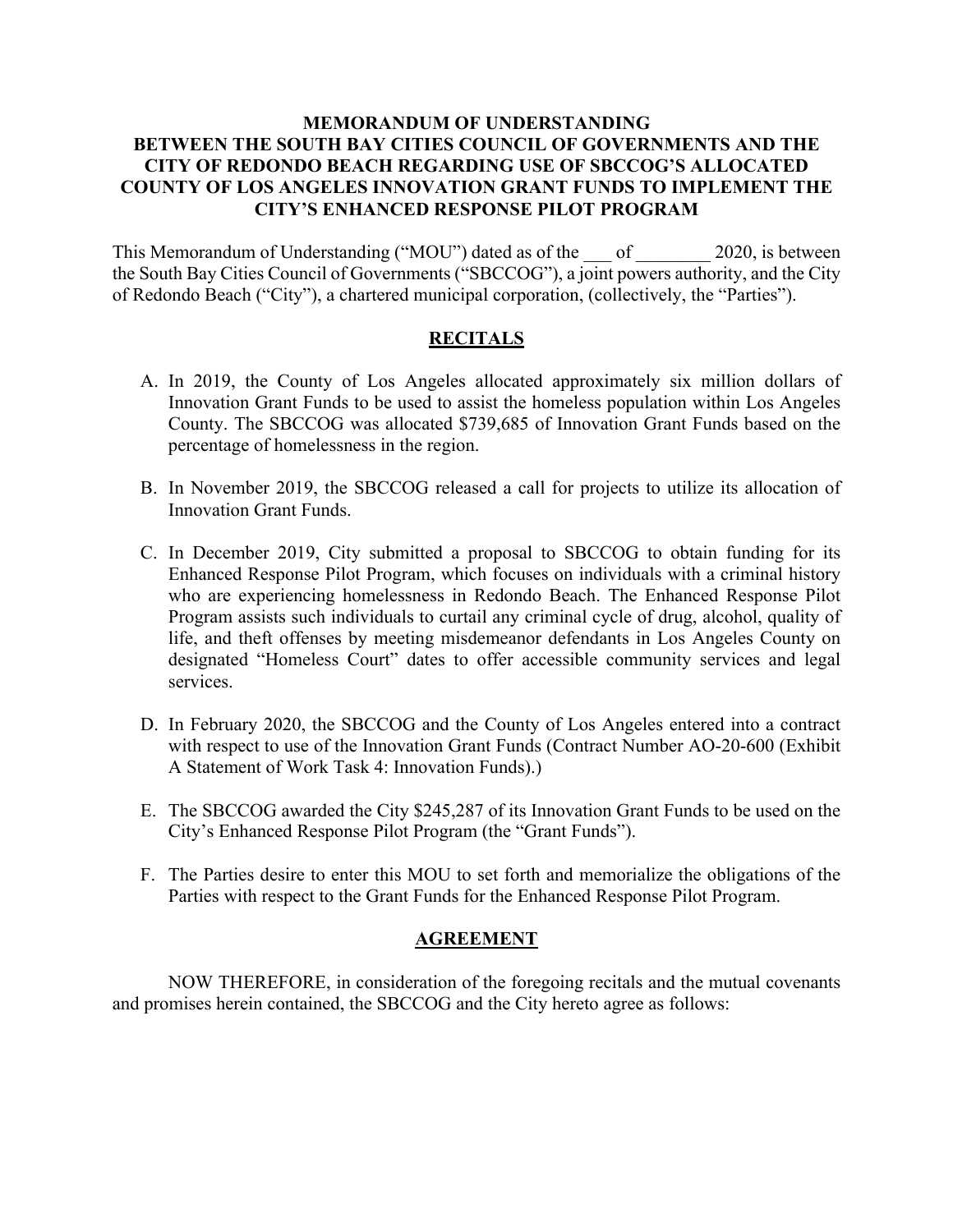## **I. TERM:**

This MOU shall be effective as of July 1, 2020 and shall remain in full force and effect until June 30, 2021 ("Term"), unless sooner terminated or extended, in whole or in part, as provided in the Contract Number AO-20-600 (Exhibit A Statement of Work Task 4: Innovation Funds) as agreed to by the County of Los Angeles and the SBCCOG.

## **II. CITY RESPONSIBILITIES**:

- A. The City shall use the Grant Funds on its Enhanced Response Pilot Program as set forth in the Scope of Work, which is attached hereto as Exhibit 1 and incorporated herein by reference .
- B. City shall use the Grant funds to provide two Redondo Beach Deputy City Prosecutors who are designated to the LA County Court diversion efforts in accordance with Exhibit 1.
- C. City shall use the Grant Funds to provide a Redondo Beach Police Officer from the Community Services Unit designated to homelessness issues and LA County Court diversion efforts in accordance with Exhibit 1.
- D. The City shall fulfil reporting requirements to SBCCOG in accordance with Exhibit 1.
- E. The City hereby warrants, represents, and covenants that it will comply with all applicable local, state, or federal guidelines, regulations, requirements, and statutes and/or as required under the laws or regulations relating to the source of the Grant Funds to be transferred by the County to the SBCCOG to the City pursuant to this MOU, and will not use the Grant Funds for costs associated with activities in violation of any law or for any activity inconsistent with the requirements and purposes set forth in this MOU.
- F. The City shall maintain records related to the program operation and use of Grant Funds for five (5) years following the expiration of this MOU. SBCCOG shall have access to the records upon request.

### **III. SBCCOG RESPONSIBILITIES:**

- A. The SBCCOG shall provide oversight of City Enhanced Response Pilot Program to ensure the timeliness of deliverables in accordance with Exhibit 1.
- B. The SBCCOG shall provide the City with a reporting template format for the submission of quarterly reports in accordance with Exhibit 1.
- C. The SBCCOG shall maintain records related to the program operation and use of Grant Funds for five (5) years following the expiration of this MOU.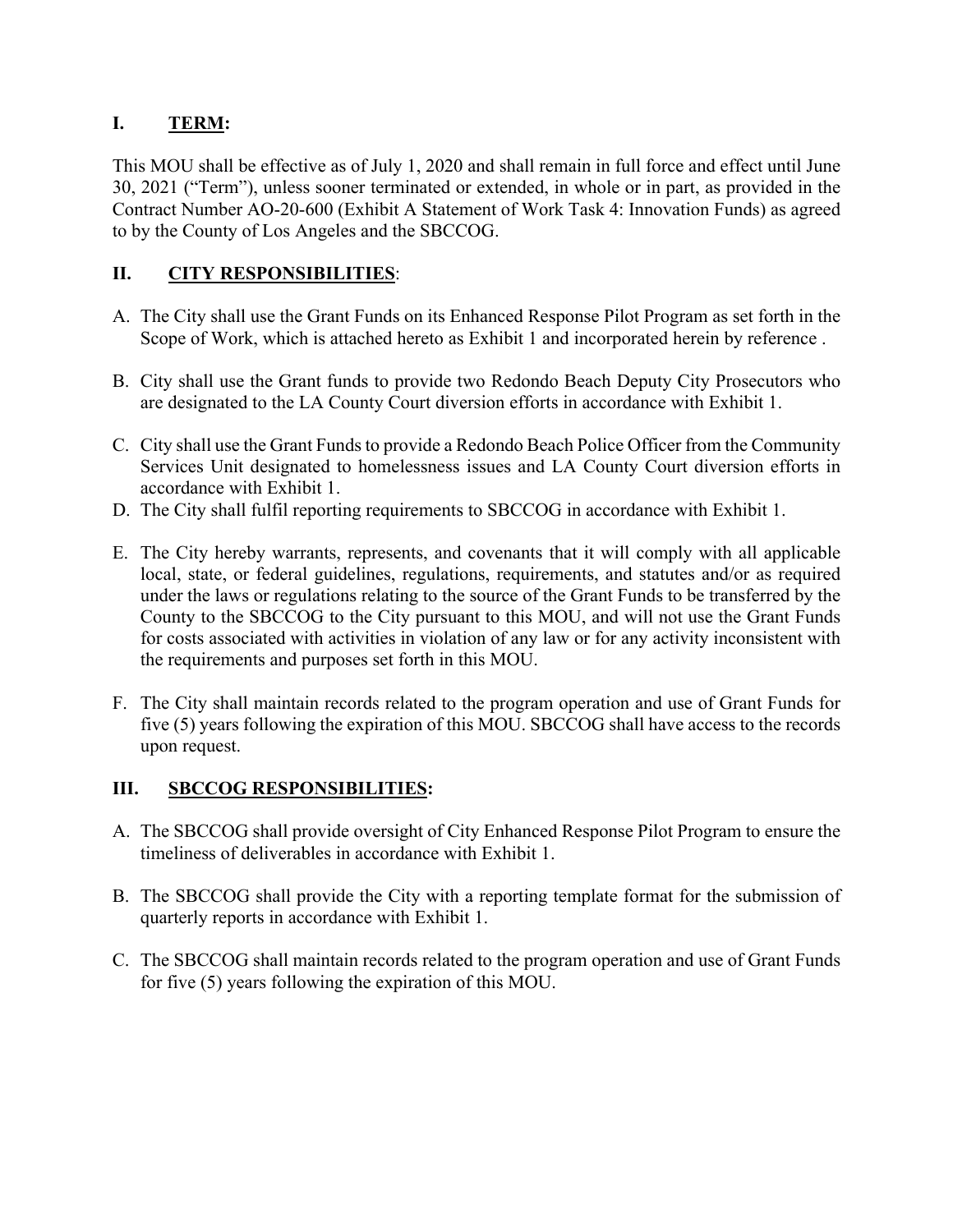### **IV. THIRD PARTY LIABILITY AND INDEMNIFICATION:**

- A. The Parties agree to indemnify, defend, and hold harmless each other, including its elected and appointed officers, employees, agents, attorneys, and designated volunteers from and against any and all liability, including, but not limited to demands, claims, actions, fees, costs, and expenses (including reasonable attorney's and expert witness fees), arising from or connected with the respective acts of each entity arising from or related to this MOU. Neither entity shall indemnify the other entity for that other entity's own negligence or willful misconduct.
- B. In light of the provisions of Section 895.2 of the Government Code of the State of California imposing certain tort liability jointly upon public entities solely by reason of such entities being parties to an agreement (as defined in Government Code Section 895), each of the entities parties hereto, pursuant to the authorization contained in Government Code Sections 895.4 and 895.6, shall assume the full liability imposed upon it or any of its officers, agents, or employees, by law for injury caused by any act or omission occurring in the performance of this MOU to the same extent such liability would be imposed in the absence of Section 895.2. To achieve the above stated purpose, each entity indemnifies, defends, and holds harmless each entity for any liability, cost, or expense that may be imposed upon such other entity solely by virtue of Section 895.2. The provision of Section 2778 of the California Civil Code are made a part hereof as if incorporated herein.

### **V. MISCELLANEOUS:**

- A. This MOU shall be binding upon, and shall be to the benefit of the respective successors, heirs, and assigns of each entity; provided, however, neither entity may assign its respective rights or obligations under this MOU without prior written consent of the other entity.
- B. This MOU (including for the purpose of clarity, the recitals, to this MOU), contains the entire agreement between the SBCCOG and the City with respect to the matters herein, and there are no restrictions, promises, warranties, or undertakings other than those set forth herein and referred to herein.
- C. No alteration or variation of the terms of this MOU shall be valid unless made in writing and signed by the authorized representative from each entity; no oral understanding or agreement not incorporated herein shall be binding on either of the entities.
- D. The SBCCOG and the City hereby certify compliance with Government Code Section 8355 in matters relating to providing a drug-free workplace as set forth in Exhibit 2, attached hereto and incorporated herein by reference.
- E. In the event an entity defaults in the performance of any of its obligations under this MOU or materially breaches any of the provisions of this MOU, the non-breaching entity may enforce this MOU through any available remedies.
- F. This MOU is not intended to be a third-party beneficiary contract and confers no rights on anyone other than the parties hereto.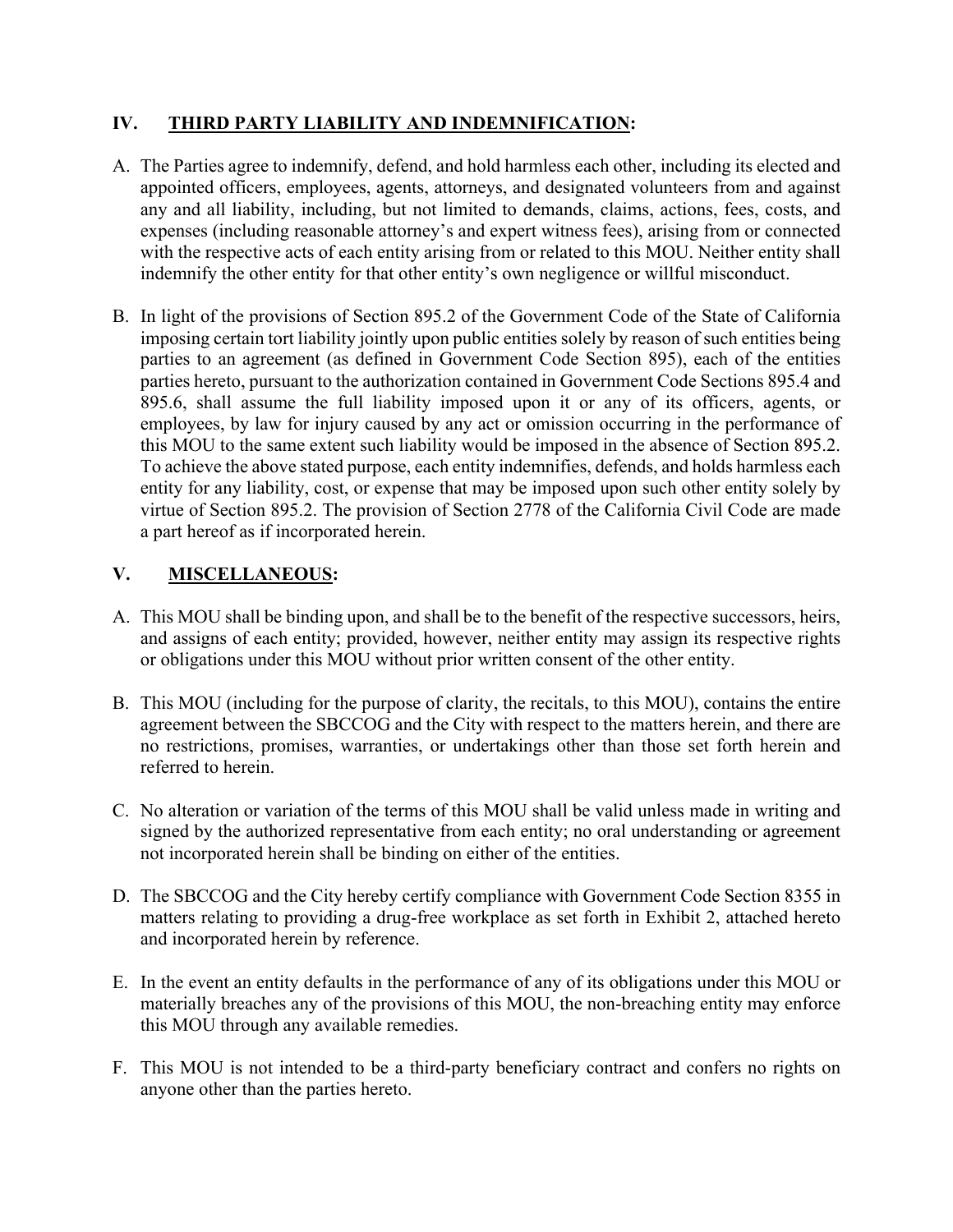G. Notices or other communications, which may be required or provided under the terms of this MOU, shall be given to the individuals identified for each entity. All notices shall be in writing and deemed effective when delivered in person or deposited in the United States mail, first class, postage prepaid, and addressed as below. Any notices, correspondence, reports, and/or statement authorized or required by this MOU, addressed in any other fashion shall be deemed not given.

| <b>South Bay Cities Council of Governments:</b> | <b>City of Redondo Beach:</b> |  |  |
|-------------------------------------------------|-------------------------------|--|--|
| South Bay Cities Council of Governments         | City of Redondo Beach         |  |  |
| 2355 Crenshaw Blvd., Suite 125                  | 415 Diamond St.               |  |  |
| Torrance, CA 90501                              | Redondo Beach, CA 90277       |  |  |
| Attn: Jacki Bacharach                           | Attn: John LaRock             |  |  |

- H. In an action or proceeding to enforce or interpret any provision of this MOU, the entities shall bear their own attorney's fees, costs, and expenses.
- I. The laws of the State of California and applicable local and federal laws, regulations, and guidelines shall govern this MOU. In the event of any legal action to enforce or interpret this MOU, the laws of the State of California shall apply and the Venue shall be Los Angeles County.
- J. Either entity shall be excused from performing its obligations under this MOU during the time and to the extent that it is prevented from performing by an unforeseeable cause beyond its control, including but not limited to any incidence of fire or flood; acts of God; commandeering of material, products, plants, or facilities by the federal, state, or local government; national fuel shortage; or a material wrongful act or omission by the other Party; when satisfactory evidence of such cause is presented to the other entity, and provided further that such nonperformance is unforeseeable, beyond the control and is not due to the fault or negligence of the entity not performing.
- K. Each entity agrees that the insurance held by the other, whether commercial or self-insurance is sufficient for the purpose of this MOU.
- L. This MOU may be executed in any number of counterparts, each of which shall be deemed an original and all of which together shall constitute the same agreement.
- M. Authority and Signatures: The individuals signing this MOU, and its exhibits, which are incorporated herein by reference, have the authority to commit the entity they represent to the terms of this MOU, and do so commit by signing.

**(Signatures on Following Page)**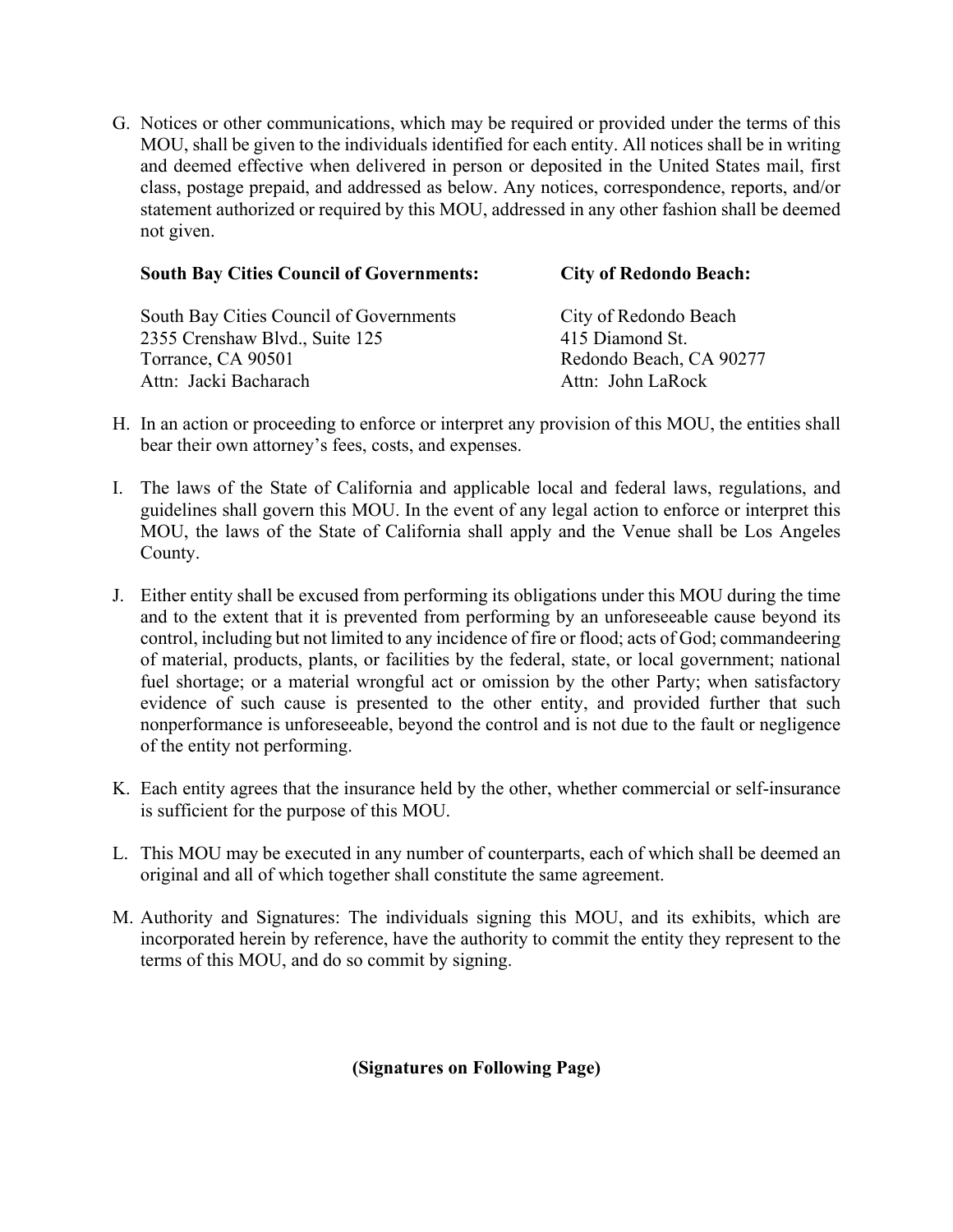### **SOUTH BAY CITIES COUNCIL OF GOVERNMENTS**

Olivia Valentine, SBCCOG Chair

ATTEST:

 $\mathbf{By:}$ 

Jacki Bacharach, Executive Director

APPROVED AS TO FORM:

 $\mathbf{By:}$ 

Michael Jenkins, Legal Counsel

## **CITY OF REDONDO BEACH**

William C. Brand, Mayor

ATTEST:

 $\mathbf{By:}$ 

Eleanor Manzano, City Clerk

APPROVED AS TO FORM:

 $\mathbf{By:}$ 

Michael W. Webb, City Attorney

APPROVED AS TO FORM:

 $By: \underline{\hspace{2cm}}$ Risk Manager

By: Date:

By:\_\_\_\_\_\_\_\_\_\_\_\_\_\_\_\_\_\_\_\_\_\_\_\_\_\_\_\_\_\_\_\_\_\_\_\_\_ Date:\_\_\_\_\_\_\_\_\_\_\_\_\_\_\_\_\_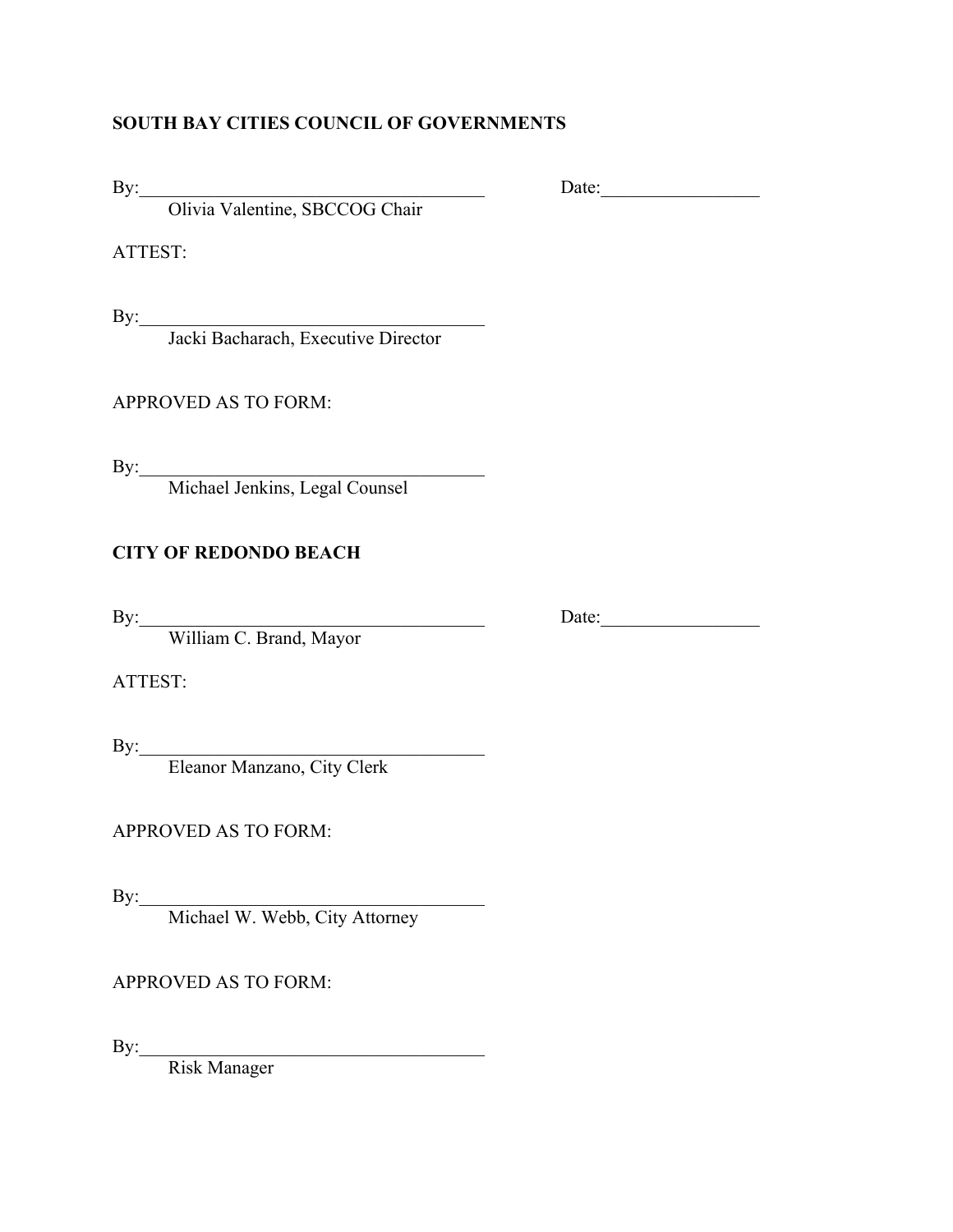## **Exhibit 1**

#### **Statement of Work Agreement Redondo Beach "Enhanced Response Pilot Program"**

#### **OVERVIEW OF PROGRAM**

The Enhanced Response Pilot Program focuses on individuals with a criminal history who are experiencing homelessness in Redondo Beach. The Enhanced Response Pilot Program assists such individuals to curtail any criminal cycle of drug, alcohol, quality of life, and theft offenses by meeting misdemeanor defendants in Los Angeles County on designated "Homeless Court" dates to offer accessible community services and legal services.

If a defendant is willing to accept services and work with either PATH and/or the designated housing navigator with Harbor Interfaith, then their cases may be diverted and potentially dismissed with a stay of adjudication.

If not, then punishment will be sought to deter the continuing impact on the community. The program impacts not only the people experiencing homelessness, but also impacts the residents and community.

Initiation for this program began in June 2019 under the current Redondo Beach – Harbor Interfaith contract. Under that contract, the prosecution has utilized Lila Omura, of Harbor Interfaith, in the role as the outreach/case manager/housing navigator for the Enhanced Response Pilot Program.

Ongoing implementation of the Enhanced Response Pilot Program by the City of Redondo Beach requires specific work program designations of personnel in the office of the City Attorney and the Police Department. In the office of the City Attorney, two Deputy City Prosecutors are designated to the LA County Court diversion efforts. In the Police Department, a Police Officer from the Community Services Unit is designated to homelessness outreach and the LA County Court diversion efforts.

The Redondo Beach Prosecutors issue referrals of homeless individuals with misdemeanor offenses to begin the process of SERVICES and HOUSING connections as well as assisting with structuring court orders based on an individual's needs. The assigned Navigator from Harbor Interfaith Services or PATH (People Assisting the Homeless) will attend a court hearing once a month on the 3rd Wednesday of the month which is the designated "homeless court" date for Redondo Beach. The Navigator will assist each individual with services based on the individual's needs with the goals of permanent housing, rehabilitation, and becoming a productive member of the community.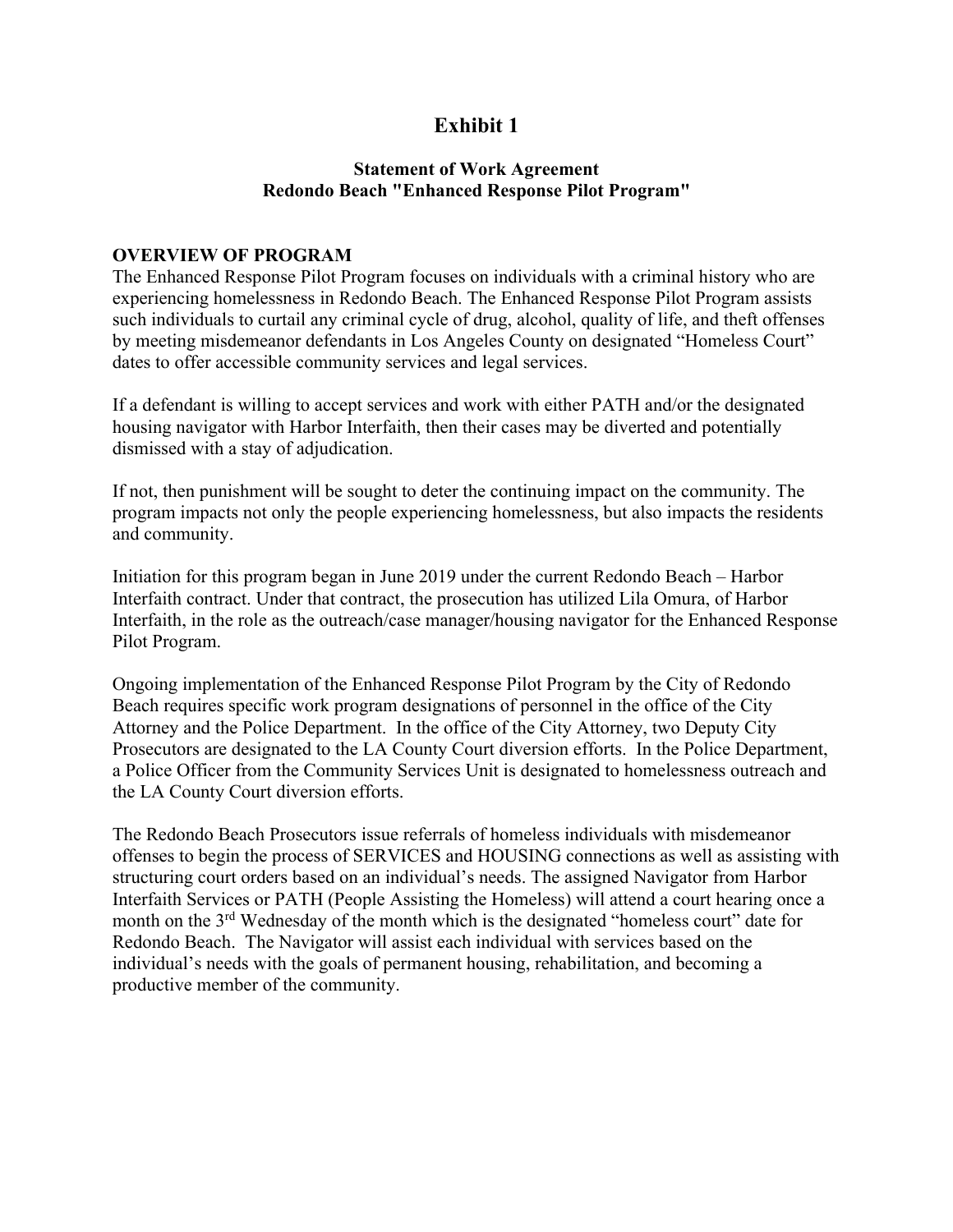### **Deliverables**

Funding total amount is \$245,287 (from starting date of contract through June 30, 2021)

### **STAFFING COSTS**

| Position                 | FTE/12 Months | Rate             | Hours          | Total     |
|--------------------------|---------------|------------------|----------------|-----------|
| Police                   |               | \$100/hour       | $700$ /year    | \$70,000  |
| Department               |               |                  |                |           |
| Overtime                 |               |                  |                |           |
| Police Captain           |               | \$20,000/year    | $2080$ /year   | \$20,000  |
| Prosecutors (2)          |               | \$22,643.50/year | 2600-3120/year | \$45,287  |
|                          |               | per prosecutor   |                |           |
| Contract                 |               | \$110/hour       | $90$ /year     | \$10,000  |
| attorneys                |               |                  |                |           |
| (backfill)               |               |                  |                |           |
| <b>Staffing Subtotal</b> |               |                  |                | \$145,287 |

### **OPERATIONAL EXPENSES**

| <b>Special Services</b> | Rates vary       | 520-1000      | \$90,380.90 |
|-------------------------|------------------|---------------|-------------|
| (i.e.,                  | between services | hours/year    |             |
| psychiatrist,           |                  |               |             |
|                         |                  |               |             |
| therapy, mental         |                  |               |             |
| health treatment,       |                  |               |             |
| prescribed              |                  |               |             |
| medication, etc.)       |                  |               |             |
|                         |                  |               |             |
| LA Count                |                  |               |             |
| Sheriffs                | \$801.60/month   | 48 hours/year | \$9,619.20  |
| Department              |                  |               |             |
| Security for            |                  |               |             |
| Homeless Court          |                  |               |             |
| $-D$ eputy $(1)$        |                  |               |             |
| -Security               |                  |               |             |
| Officers $(2)$          |                  |               |             |
|                         |                  |               |             |
| Operations              |                  |               | \$100,000   |
| Subtotal                |                  |               |             |
| <b>TOTAL</b>            |                  |               | \$245,287   |

\* Changes within line items and/or categories require written authorization from the County Project Manager. Written authorization may be defined to include letter, email, and fax. A contract amendment to the Contract between SBCCOG and the County is not required for changes within line items and/or categories, not to exceed the maximum contract amount.

### **Reporting**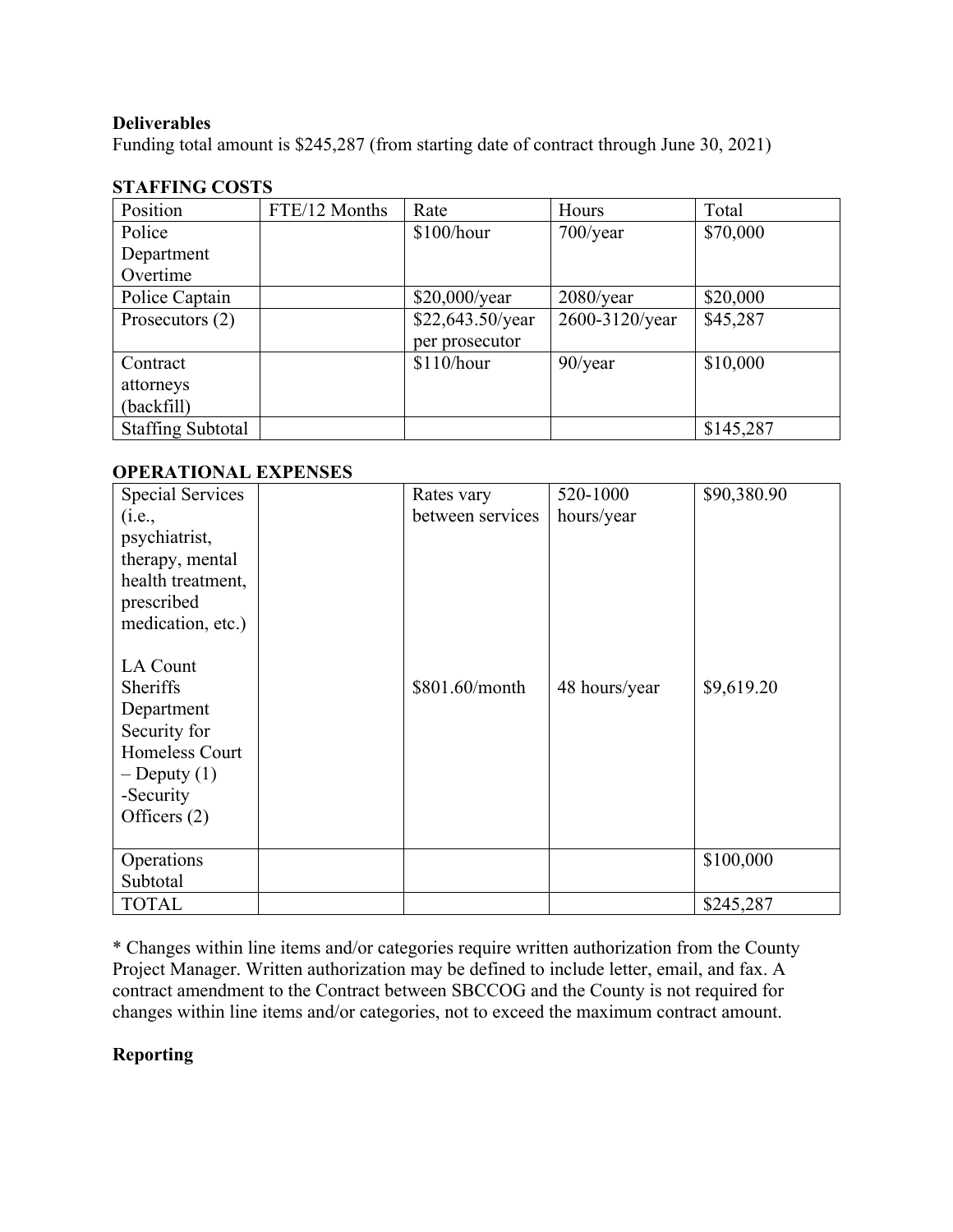SBCCOG will provide the reporting template format which will be in two parts: the overall data and the individuals served data. The City will submit quarterly reports to SBCCOG by the 15<sup>th</sup> of the month following the end of the quarter.

Overall Data to include:

- a. Number of homeless individuals set on the court calendar to appear for that month
- b. Number of said homeless individuals who actually appeared in court on that date
- c. Number of said homeless individuals who accepted services and/or housing
- d. Number of said homeless individuals who did not accept services so were issued a bench warrant
- e. Number of said homeless individuals who were already in the CES (Coordinated Entry System)
- f. Include specific success stories, identify the resources that helped success
- g. Include specific unsuccessful stories, identify the issues preventing success

Individuals Served Data to include both types of services and types of housing:

Types of Services to include in the report:

- 1. Obtain housing ready documents: birth certificate, Identification cards, social security card, etc.
- 2. Detox / Rehab
- 3. Health Services
- 4. Mental Health
- 5. Job Training and Placement Assistance
- 6. Domestic Violence Counseling
- 7. LGBTQIA Counseling
- 8. TAY (Transition Age Youth  $16 25$ )
- 9. Family Reconnections
- 10. Disability Assessment and Accommodation
- 11. Other \_\_\_\_\_\_\_\_\_\_\_\_\_\_

Types of Housing to identify in the report:

- 1. PSH (Permanent Supportive Housing)
- 2. Interim Housing
- 3. Shelter Facility
- 4. Voucher / Section 8 Temporary Housing
- 5. Recovery Home / Detox Center
- 6. Moving in with Family
- 7. Other \_\_\_\_\_\_\_\_\_\_\_\_\_\_\_\_